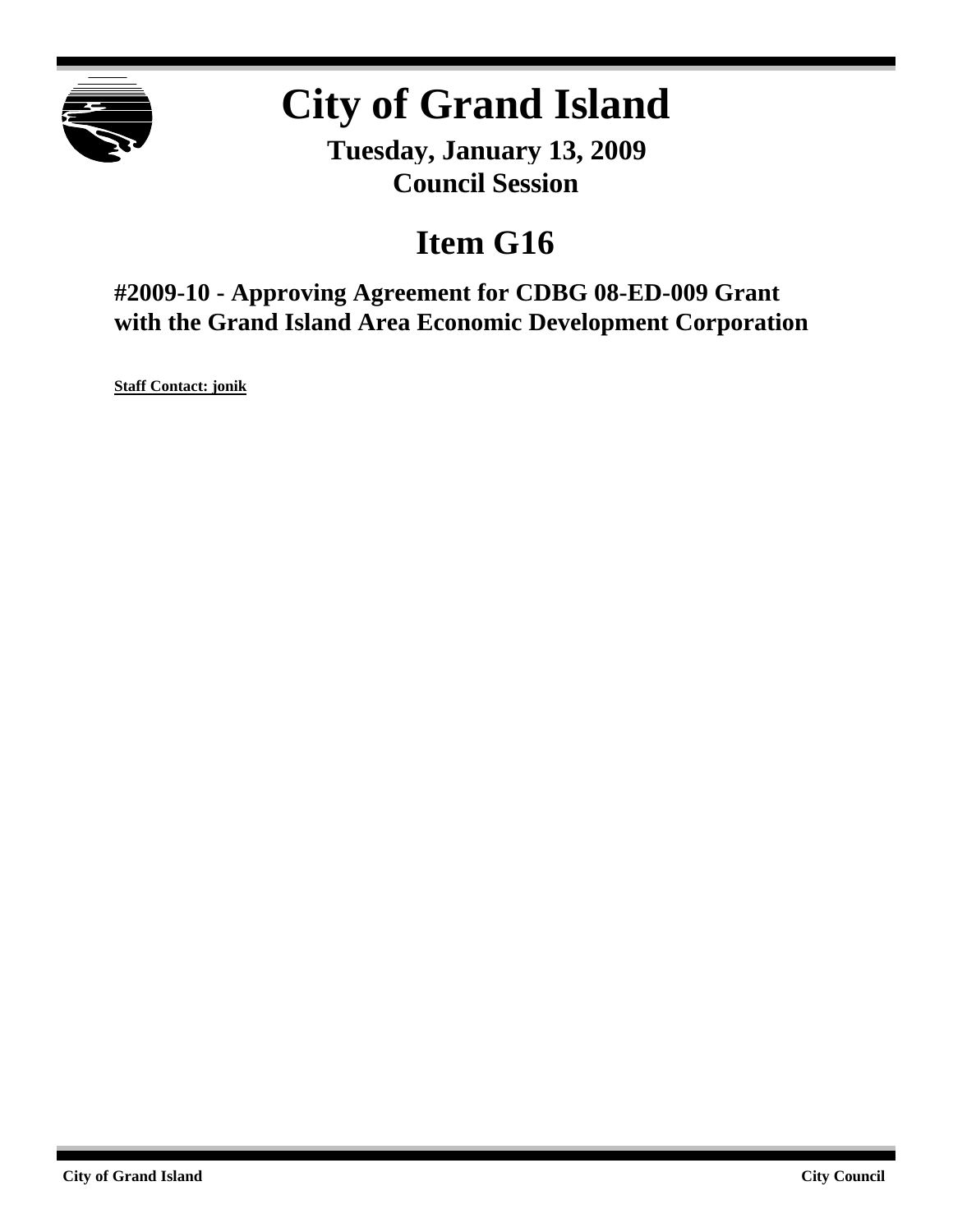## **Council Agenda Memo**

| From:           | Joni Kuzma, Community Development Administrator                                                               |  |
|-----------------|---------------------------------------------------------------------------------------------------------------|--|
| <b>Meeting:</b> | January 13, 2009                                                                                              |  |
| Subject:        | Approving Agreement for CDBG 08-ED-009 Gant with<br>the Grand Island Area Economic Development<br>Corporation |  |
| Item $\#$ 's:   | $G-16$                                                                                                        |  |
| $Presenter(s):$ | Joni Kuzma, Community Development Administrator                                                               |  |

## **Background**

In November 2008, the City of Grand Island was awarded a \$75,000 Community Development Block Grant for a short-term economic development/planning grant to formulate a development plan for the re-use of a 1,700 acre military munitions production facility into a regional industrial center. CDBG funds of \$73,750 will be applied to project costs, \$1,250 will be paid to the City for grant administration and fiscal management. Matching funds of \$75,000 have been awarded to the Grand Island Area Economic Development Corporation (GIAEDC) from a Department of Commerce, Economic Development Agency grant. The total project cost is estimated at \$150,000.

The GIAEDC agrees to furnish all equipment, superintendence, transportation, labor and services related to planning activities in a good substantial and workmanlike manner and in accordance with the requirements, stipulations, provisions, and conditions as listed in the Community Development Block Grant contract #08-ED-009 and in the Scope of Work submitted with the grant application. A previously completed Environmental Review for the Cornhusker Industrial Park (CAAP) has been updated and an analysis of the existing water system and options for sanitary sewer finished.

## **Discussion**

At this time the Council is requested to approve the agreement between the GIAEDC and the City to complete the activities outlined in the Scope of Work for creation of a development plan for re-use of the Cornhusker Industrial Park.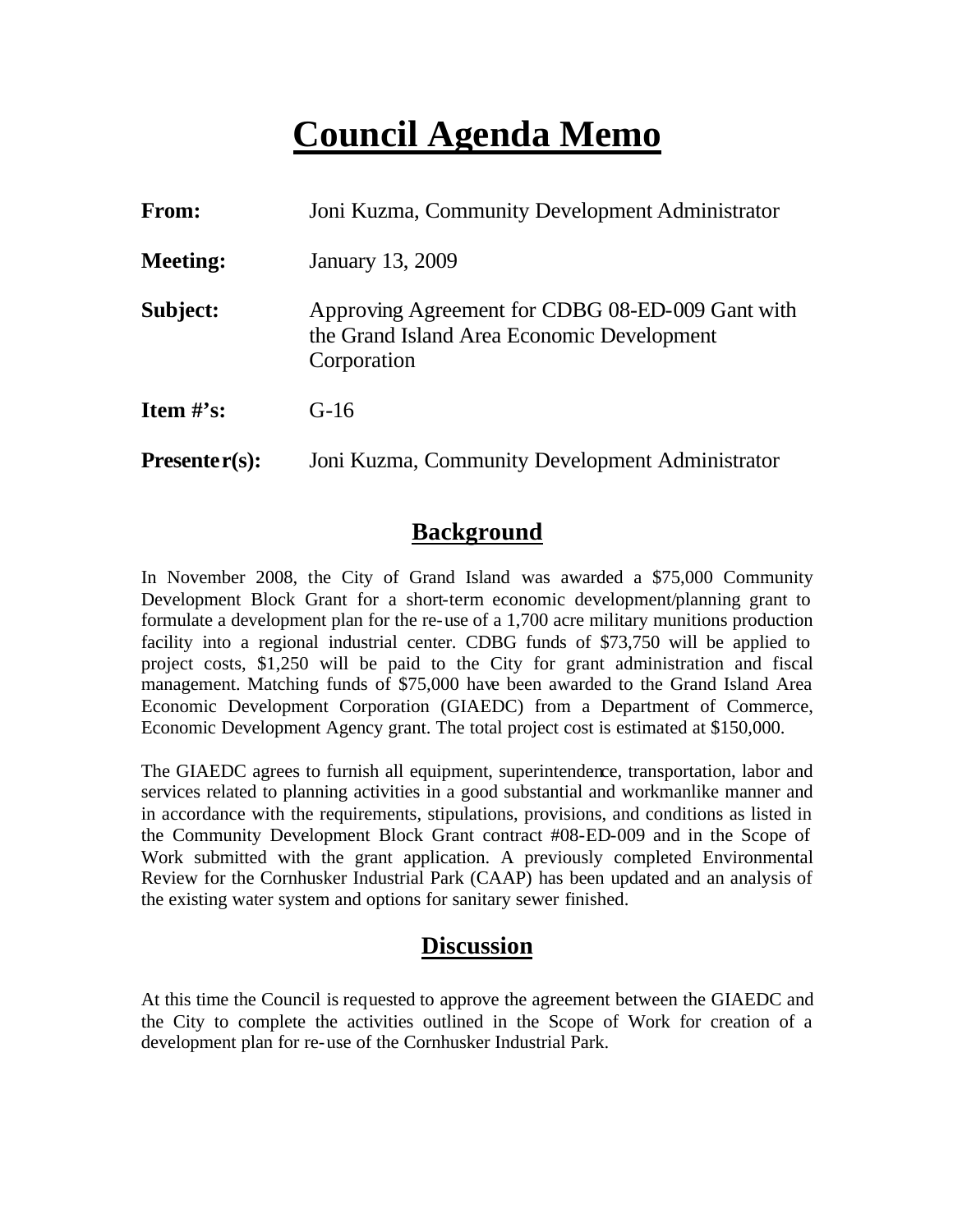## **Alternatives**

It appears that the Council has the following alternatives concerning the issue at hand. The Council may:

- 1. Move to approve the agreement between the GIAEDC and the City to complete the activities outlined in the Scope of Work for creation of a development plan for re-use of the Cornhusker Industrial Park and authorize the Mayor to sign all related documents.
- 2. Refer the issue to a Committee
- 3. Postpone the issue to future date
- 4. Take no action on the issue

### **Recommendation**

City Administration recommends that the Council approve the agreement between the GIAEDC and the City to complete the activities outlined in the Scope of Work for creation of a development plan for re-use of the Cornhusker Industrial Park and authorize the Mayor to sign all rela ted documents.

### **Sample Motion**

Move to approve the agreement between the GIAEDC and the City to complete the activities outlined in the Scope of Work for creation of a development plan for re-use of the Cornhusker Industrial Park and authorize the Mayor to sign all related documents.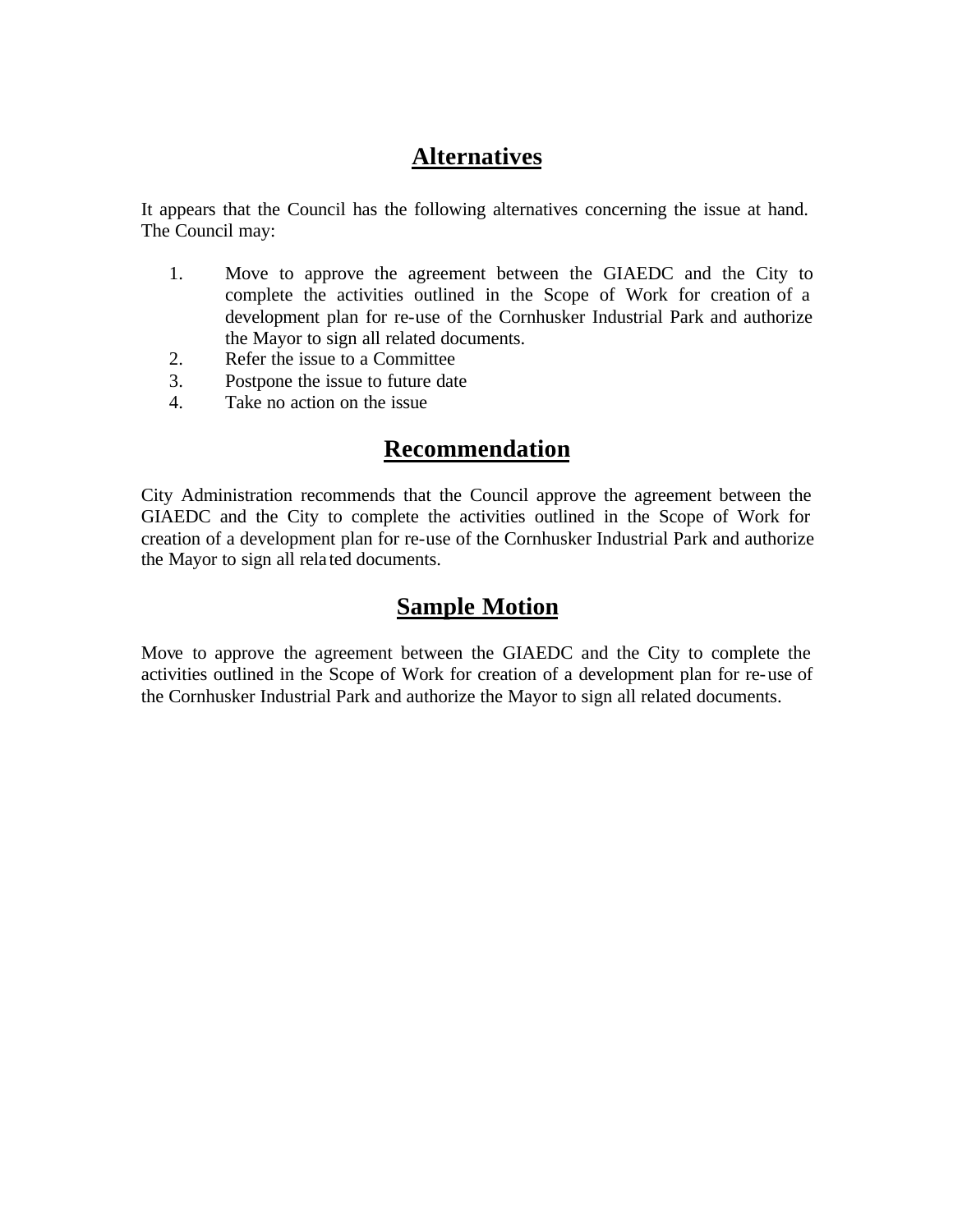## **EXHIBIT II.A.**

## **SCOPE OF WORK**

Grantee: Grand Island Area Economic Development Corporation (GIAEDC) Project Number:

The recipient will perform the following activities:

- 1. Requests for Proposal/qualification process:
	- a. The GIAEDC will competitively solicit an RFP/RFQ from consultants to complete the scope of work.
	- b. The GIAEDC will negotiate with, and contract consultant(s) to perform the duties associated with each task in the scope.
	- c. The GIEDC will provide EDA a copy of the RFP/RFQ and top qualified consultant for consideration and approval prior to signing the contract.
- 2. Strengths and Weaknesses / Workforce Analysis
	- a. Asses the GIAEDC area's strengths and weaknesses for the most important economic development characteristics from a professional site selector's viewpoint. The objective will be to identify industries that will find the area most attractive. The consultant will assess economic development characteristics in the area necessary to compete for new jobs, capital investment and new tax base. The assessment will include information on labor cost/availability, labor/management relations, training needs, transportation and utility issues, land use issues and other business costs and conditions.
	- b. Workforce Availability & Quality: A labor availability and quality characteristics assessment will be completed. Key characteristics to be included are: Skills availability, turnover & absenteeism, attitudes – on the job, trainability, basic skills, commutations, productivity, and accuracy among others that may be identified by the consultant.
	- c. Sites: The area will be assessed for competing industrial parks including other surrounding counties. An evaluation of land uses and marketability of key properties from a site selector's viewpoint should be completed. A list of key points and conclusions should be identified.
	- d. Training & Education: Assess training and education capabilities from a selection/relocation perspective. Possible information sources are: Community College, Public training/placement, private employment agencies, and secondary education. Information collected should include: work placement data, training/retraining opportunities, rating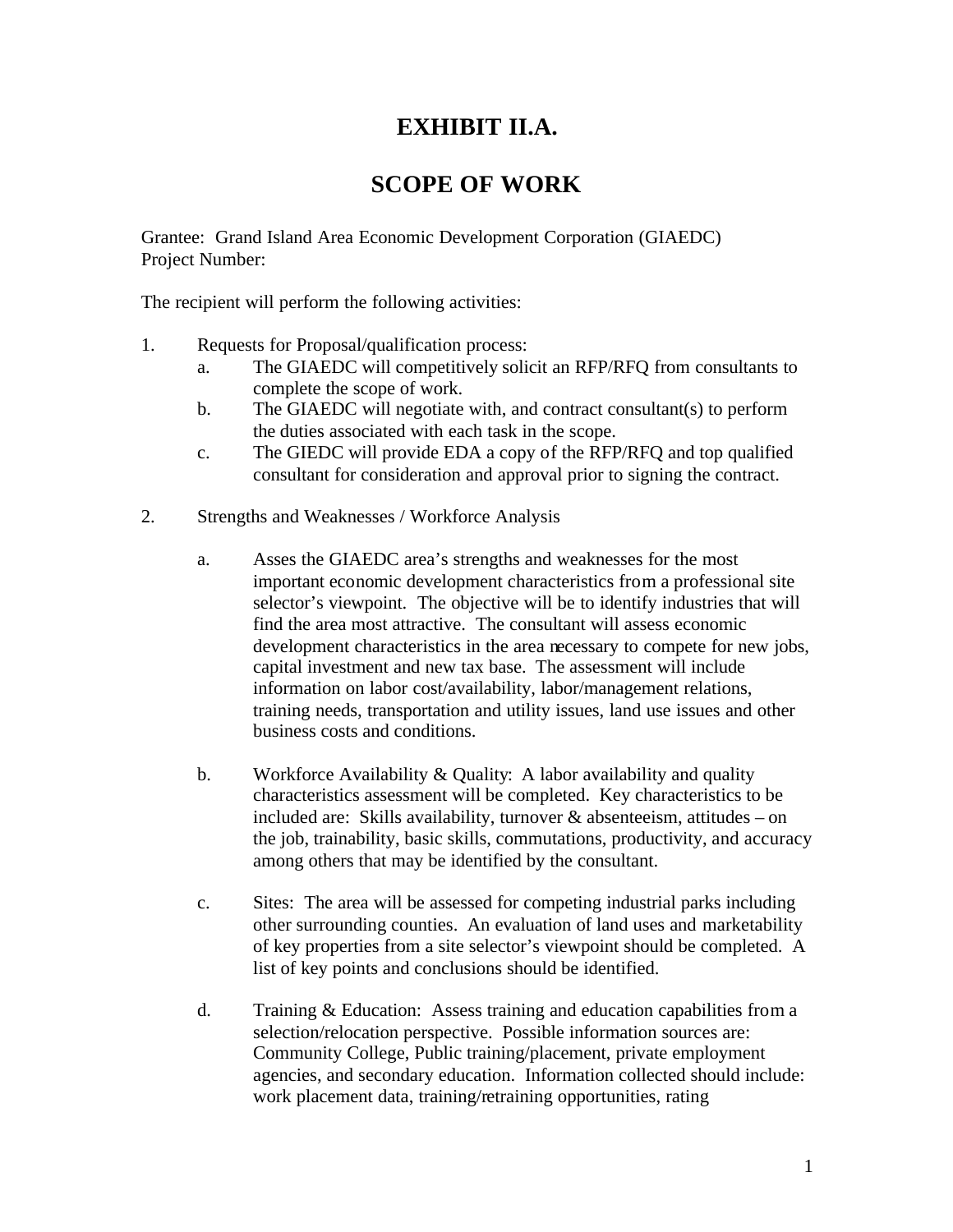comparisons, cooperation between providers and the business community. A list of key points and conclusions should be completed.

- e. Area Business Climate & Infrastructure: Assess the local business climate in terms of municipal services, government services, permitting and infrastructure and develop a list of key points and conclusions.
- f. Incentives: Assess incentives in the area. Develop a list of key points and conclusions, based upon incentives used in attracting industry in other areas of the region.
- g. Utility Costs: Compare local rates versus other cities in the region for water, sewer, electrical and other utilities.
- h. Transportation & Access: Assess this area from a site selection viewpoint and develop a list of key points and conclusions.
- i. Housing/cost of living: Compare hosing and cost of living data in this area with other areas in the region.

#### 3. TARGET INDUSTRY ASSESSMENT

- a. Evaluate industry location and growth trends in the region in recent years, in order to determine which type of industries has exhibited recent location/expansion activities.
- b. Conduct a skill needs assessment of identified "high" activity level industry clusters.
- c. Select the "best fit" target industries, which have exhibited the following characteristics:
	- aa. Significant relocation and/or expansion activity as evidenced by actual facilities and strong growth characteristics.
	- bb. Have specific skill needs which match the Grand Island/Hall County skills and training.
	- cc. Exhibit a tendency to locate in areas that are similar to the GIAEDC.
- d. Conduct a supplier/customer analysis for the top targets selected. This will determine additional potential prospect types.
- e. Select industrial targets that would be particularly suited for the CIP site. Document all information and develop key conclusions from this analysis.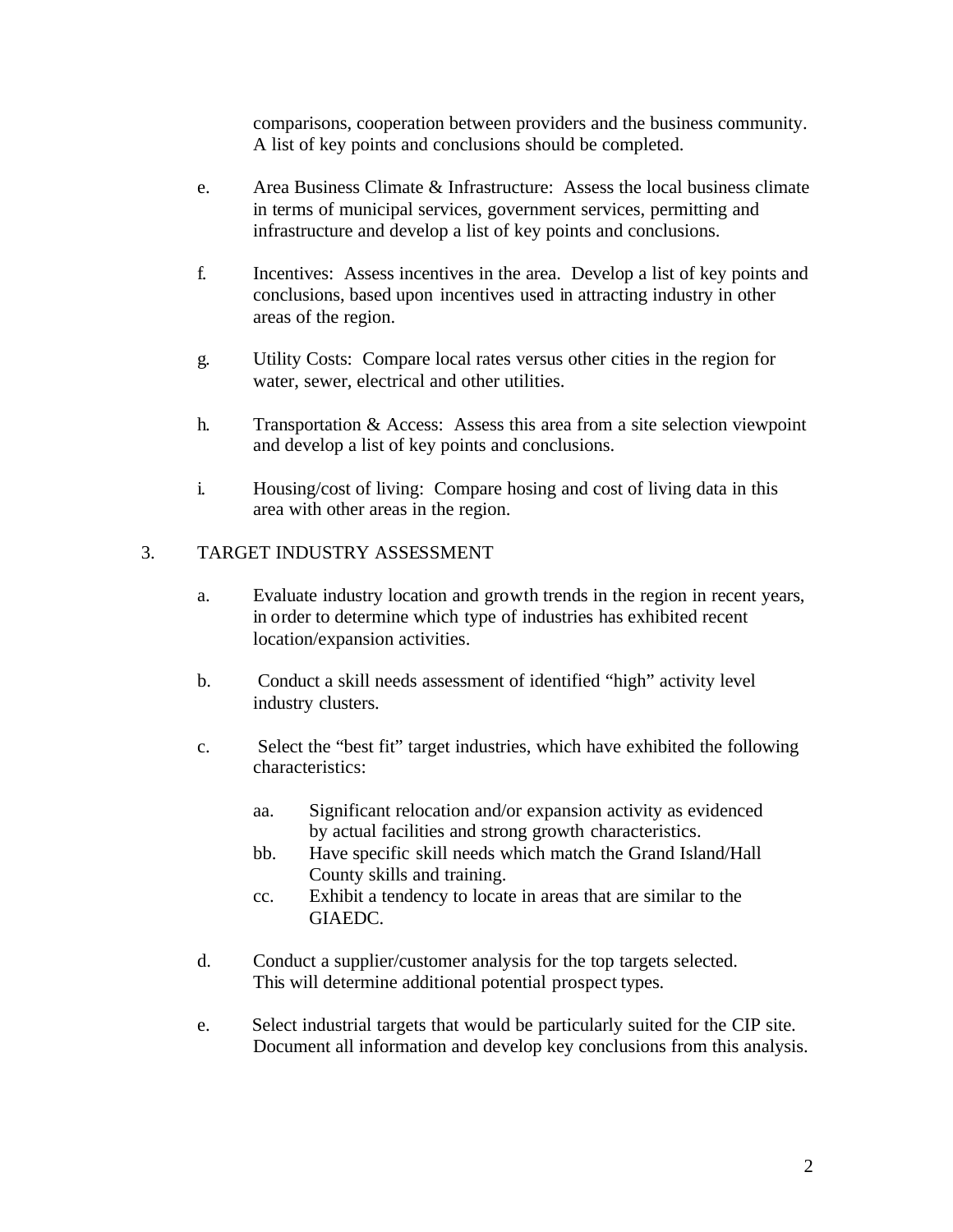#### 4. HIGHEST AND BEST USE EVALUATION

This analysis should include:

- a. Developing viable alternative uses and possible mixed uses
- b. Evaluating market demand
- c. Reviewing competing properties, rents, and sales
- d. Quantifying conversion costs
- e. Creating feasible financial projections and detailed assumptions.
- f. Assessing risk/reward tradeoffs
- g. Preparing key statistical data and supporting narrative information
- h. Developing presentation material, proposals, and reports.

#### 5. SITE DEVELOPMENT PLANNING

Work with engineers and land planners to provide a comprehensive site development plan that incorporates the following essential elements:

- a. A comprehensive physical and operational master plan designed to accommodate industry including: land cost, aesthetics, site readiness, traffic circulation, access roads, permitting, zoning, environmental services, geotechnical services, rail access, storm water, industrial pretreatment, waste treatment and disposal, surveying, construction administration, and utilities.
- b. Compatibility among industrial and other potential operations in the park
- c Compatibility between all park uses, and existing activities and character of the community
- d. Design controls:
	- aa. Streets designed for trucks and other traffic
	- bb. Lot size minimums
	- cc. Land area, building coverage ratio minimums
	- dd. Architectural control provisions
	- ee. Landscaping provisions
	- ff. Specific use requirements
- e. Openness and park-like character
- f. Harmonious integration into the neighborhood
- g. Zoning to protect surrounding area
- h. Development of park covenants to protect the environment, aesthetics, park users, and compatibility with the community

#### 6. MARKETING PROGRAM AND INCENTIVES ANALYSIS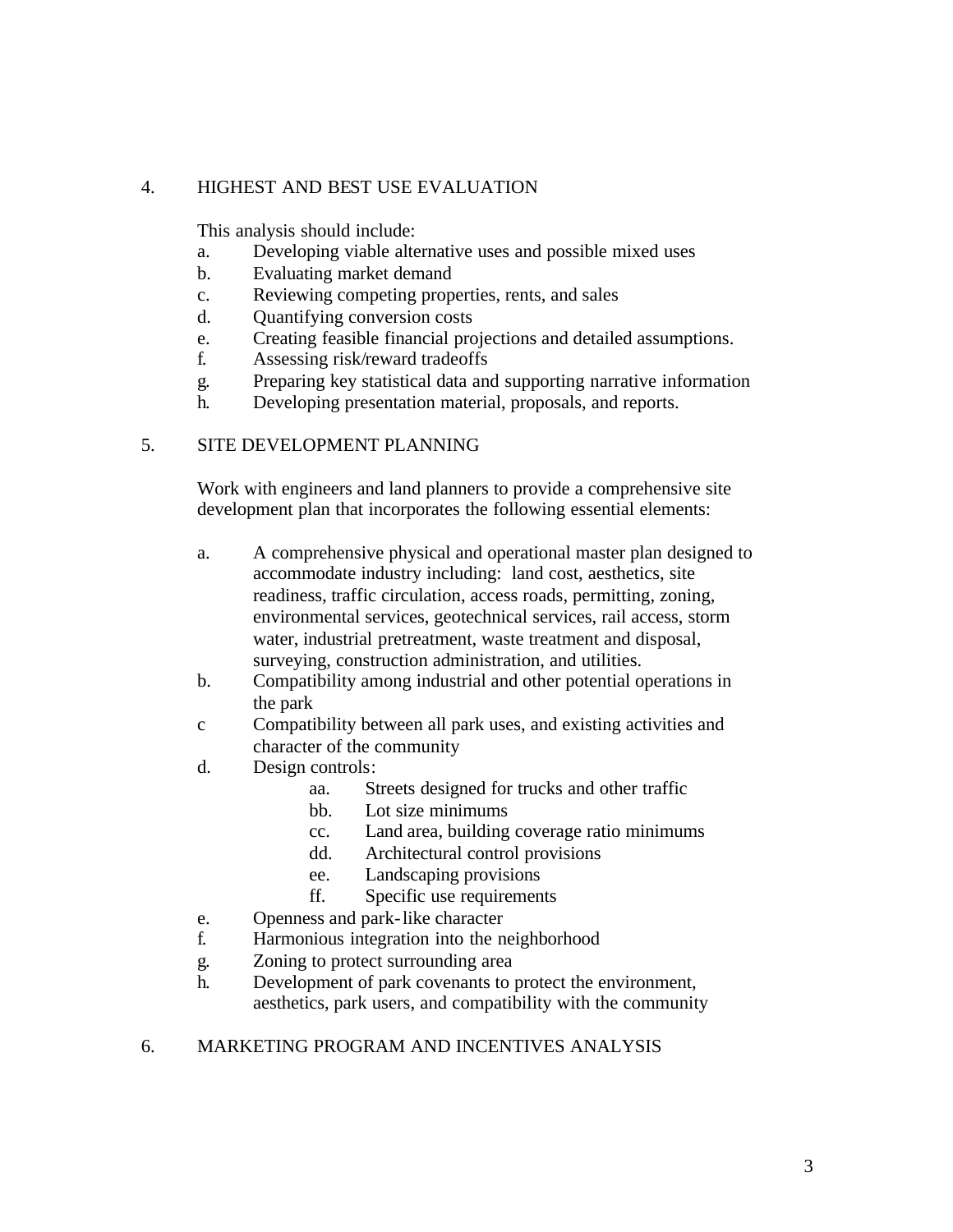- a. Determine the marketing and competitive incentive programs that will best promote development of the CIP, and enhance the economic development of the entire area.
- b. Review existing marketing programs and material in the region and state, and provide recommendations, action plans and budgets for the marketing of the CIP
- c. Analysis existing incentive programs in the region and state
- d. Consider potential location or zone specific incentive program (Foreign Trade Zones, Enterprise, and others)
- e. Provide recommendations and action plans for enhancing the existing incentive programs, and establishing new cost-effective incentive programs that will improve the marketability and appeal of the property.

#### 7. BUSINESS PLAN

- a. Evaluate the financial feasibility of developing and sustaining the CIP. Present typical approaches for both development and financing strategies.
- b. Prepare a detailed pro-forma for total and phased build out of the CIP as outlined in the GIAEDC's business plan.
- c. Propose a two year start-up operating budget that accounts for staffing, operating and marketing costs. Budgets should be correlated to viable funding options and availability of capital.
- d. Outline the most promising models for GIAEDC, County, City, and private sector development partnership and funding options.

#### 8. ENVIRONMENTAL REVIEW

Review reports and studies completed by the Army Corp of Engineers and the EPA and provide a detailed report.

#### 9. IMPLEMENTATION OR PHASING PLAN

- a. Propose a phased plan for implementing the steps and achieving the goals identified by the study.
- b. Highlight key action items and important next steps.
- c. Propose a timeframe over which we should measure and anticipate success.

#### 10. REPORTING

- a. Submit a mid-point progress report, draft and final report to EDA addressing the scope of work. The final report will follow the final report guidelines provided by EDA.
- b. May also provide an oral report to EDA staff at the completion of the project.
- c. Document in the report the process in completing the scope of work and point out key elements that can be replicated by others.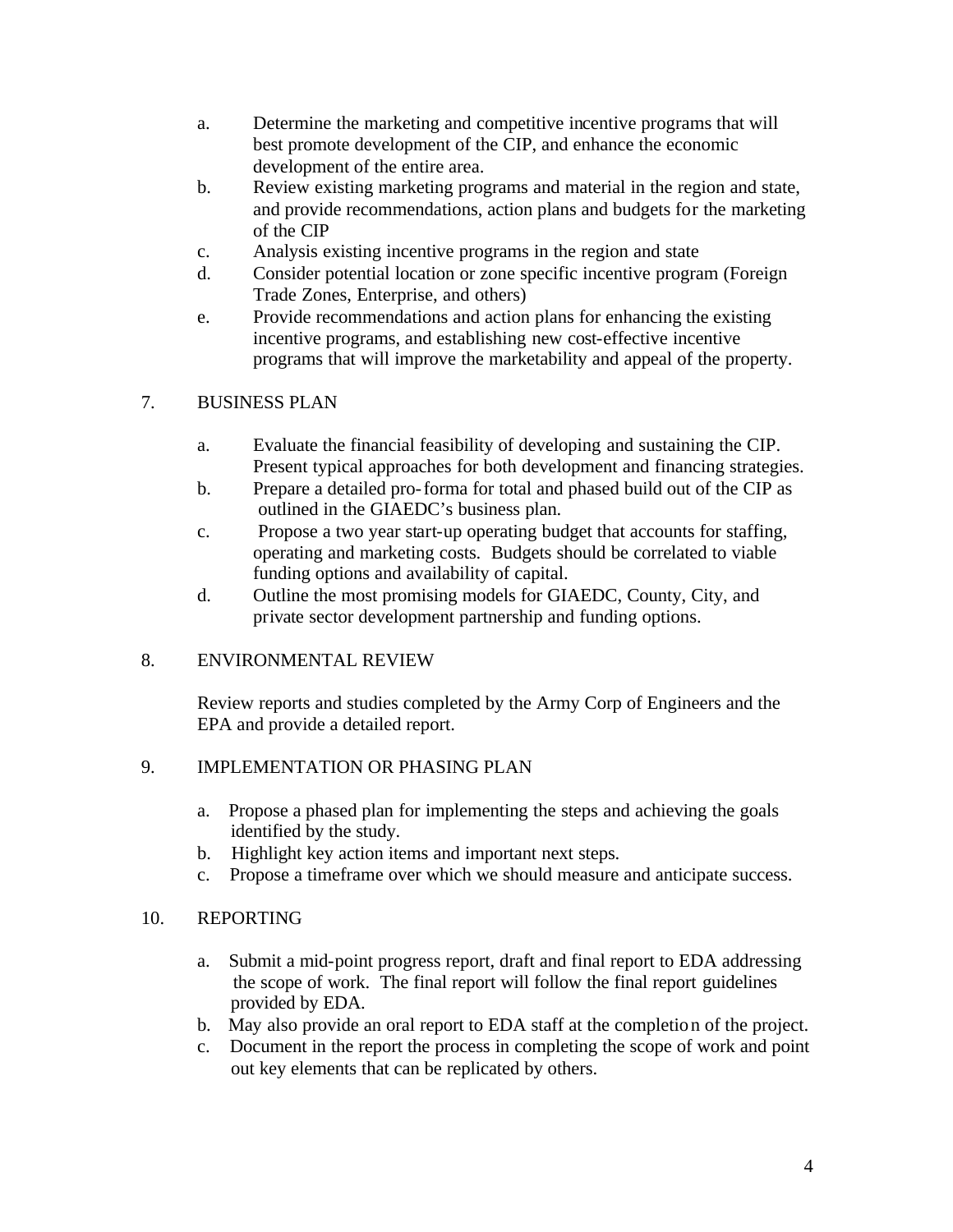#### **PLANNING SERVICES AGREEMENT**

THIS AGREEMENT made and entered into this **\_\_\_\_\_** day of **\_\_\_\_\_\_\_\_\_\_\_\_\_\_\_ 2009**, by and between Grand Island Area Economic Development Corporation hereinafter called GIAEDC, and the City of Grand Island, Nebraska, hereinafter called the City.

#### WITNESSETH:

THAT, WHEREAS, the City of Grand Island and GIAEDC applied for grants to fund planning activities for the development of a speculative business/industrial park site near Grand Island; and

WHEREAS, it would be more efficient to have GIAEDC carry out the planning activities set forth in the grant award documents rather than duplicate efforts.

NOW, THEREFORE, in consideration of the mutual agreements herein contained, the parties have agreed and hereby agree, the City for itself and its successors, and the GIAEDC for itself, and its successors, as follows:

ARTICLE I. That the GIAEDC shall furnish all equipment, superintendence, transportation, labor and services related to planning activities in a good substantial and workmanlike manner and in accordance with the requirements, stipulations, provisions, and conditions as listed in the attached **COMMUNITY DEVELOPMENT BLOCK GRANT CONTRACT NO. 08-ED-009 DATED NOVEMBER 13, 2008** and in the attached **SCOPE OF WORK** as Submitted by the GIAEDC for EDA project funds**;** said documents forming the agreement and being as fully a part thereof as if repeated verbatim herein, perform, execute, construct and complete all work included in and covered by the City's official award of this agreement to the said GIAEDC, such award being based on the acceptance by the City and the Nebraska Department of Economic Development's approval;

ARTICLE II. That the City will provide Certified Grant Administration and shall facilitate the distribution of grant funds in an amount not to exceed \$75,000 as identified in the contract between the City and the Department of Economic Development for activities outlined in Article I to the GIAEDC for the performance of the work embraced in this agreement and the GIAEDC agrees to hold the City harmless and reimburse the City for any sums the City is obligated to return to the Nebraska Department of Economic Development or for any other claim by any other governmental agency, person, or entity arising out of the failure of GIAEDC to perform the conditions of the contract or failure of the project to meet the CDBG required national objective whether or not the failure to meet the national objective was caused by the act or omission of GIAEDC.

ARTICLE III. The GIAEDC hereby agrees to follow all standards, recordkeeping, and reporting requirements of the applicable Federal and State agencies in performing the grant project including, but not limited to, purchasing goods and services for this project.

ARTICLE IV. That GIAEDC shall start work as soon as possible after the agreement is signed and approved by all necessary parties.

ARTICLE V. GIAEDC agrees to comply with all applicable State fair labor standards in the execution of this agreement. GIAEDC further agrees to comply with the provisions of State law pertaining to contributions to the Unemployment Compensation Fund of the State of Nebraska. During the performance of this agreement, GIAEDC and all subcontractors agree not to discriminate in hiring or any other employment practice on the basis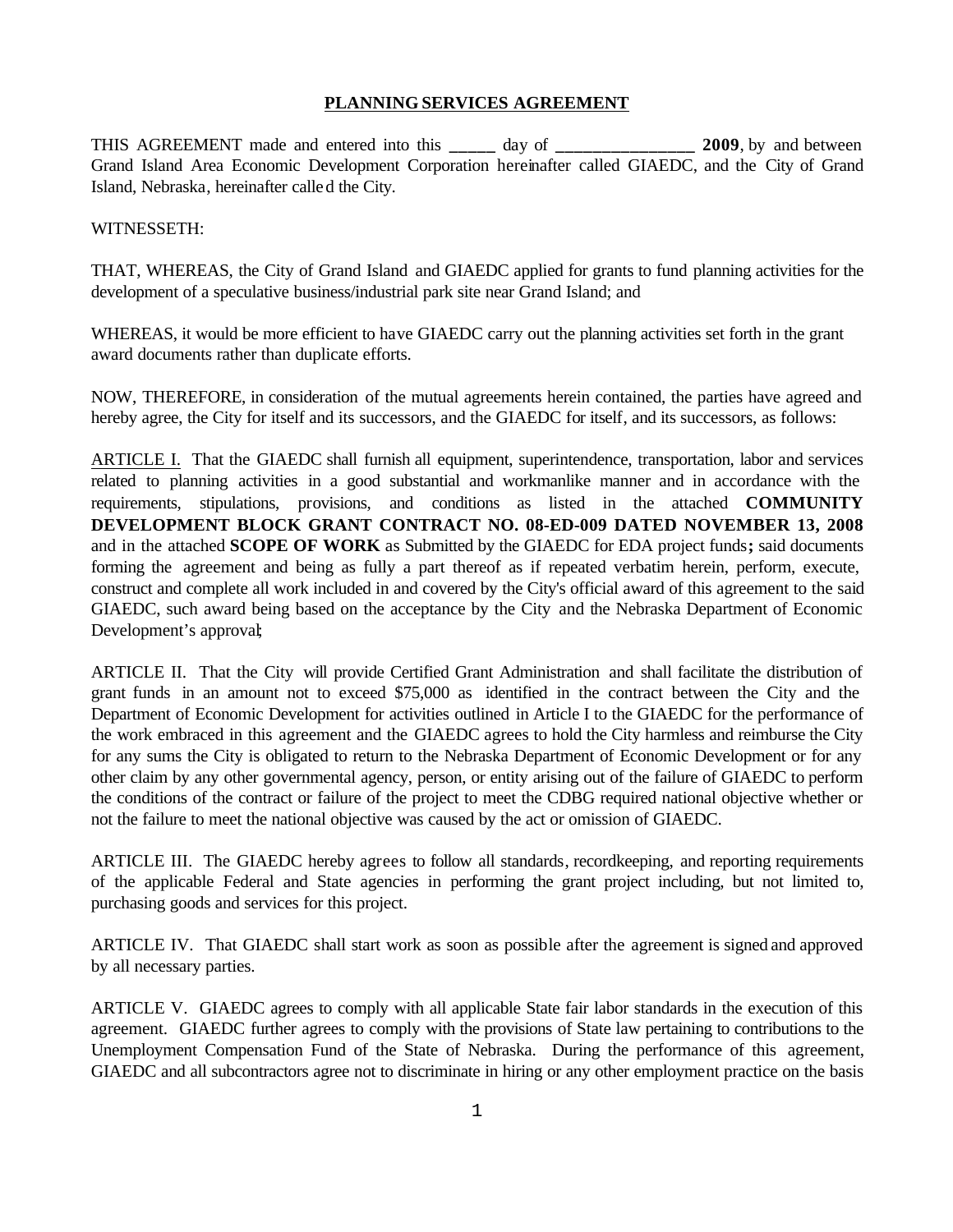of race, color, religion, gender, national origin, age or disability. GIAEDC agrees to comply with all applicable Local, State and Federal rules and regulations.

ARTICLE VI. City Code states that it is unethical for any person to offer, give or agree to give any City employee or former City employee, or for any City employee or former City employee to solicit, demand, accept, or agree to accept from another person, a gratuity or an offer of employment in connection with any decision, approval, disapproval, recommendation, or preparation of any part of a program requirement or a purchase request, influencing the content of any specification or procurement standard, rendering of advice, investigation, auditing, or in any other advisory capacity in any proceeding or application, request for ruling, determination, claim or controversy, or other particular matter, pertaining to any program requirement or a contract or subcontract, or to any solicitation or proposal therefore. It shall be unethical for any payment, gratuity, or offer of employment to be made by or on behalf of a subcontractor under a contract to the prime contractor or higher tier subcontractor or any person associated therewith, as an inducement for the award of a subcontract or order.

IN WITNESS WHEREOF, the parties hereto have executed this Services Agreement as of the date and year first above written.

Grand Island Area Economic Development Corporation

By

Title **The Community of the Community** of the Community of the Community of the Community of the Community of the Community of the Community of the Community of the Community of the Community of the Community of the Commun

CITY OF GRAND ISLAND, NEBRASKA,

By

Margaret Hornady, Mayor

Attest:

RaNae Edwards, City Clerk

The contract is in due form according to law and is hereby approved.

Wesley D. Nespor, Assistant City Attorney